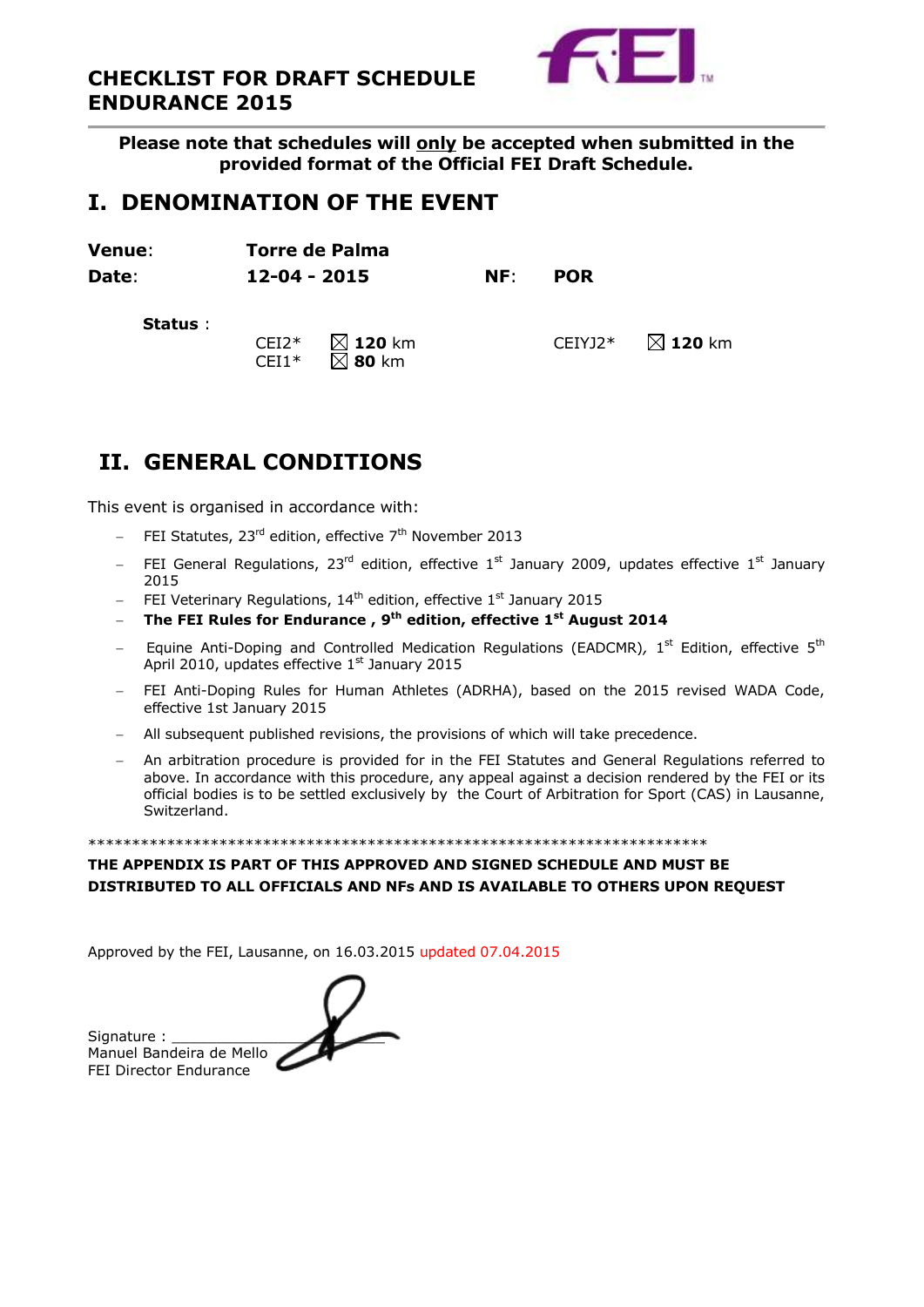# **THE FEI CODE OF CONDUCT**

# **FOR THE WELFARE OF THE HORSE**

The Fédération Equestre Internationale (FEI) expects all those involved in international equestrian sport to adhere to the FEI's Code of Conduct and to acknowledge and accept that at all times the welfare of the horse must be paramount and must never be subordinated to competitive or commercial influences.

- 1. At all stages during the preparation and training of competition horses, welfare must take precedence over all other demands. This includes good horse management, training methods, farriery and tack, and transportation.
- 2. Horses and competitors must be fit, competent and in good health before they are allowed to compete. This encompasses medication use, surgical procedures that threaten welfare or safety, pregnancy in mares and the misuse of aids.
- 3. Events must not prejudice horse welfare. This involves paying careful attention to the competition areas, ground surfaces, weather conditions, stabling, site safety and fitness of the horse for onward travel after the event.
- 4. Every effort must be made to ensure that horses receive proper attention after they have competed and that they are treated humanely when their competition careers are over. This covers proper veterinary care, competition injuries, euthanasia and retirement.

#### **5. The FEI urges all involved with the sport to attain the highest levels of education in their areas of expertise.**

A full copy of this Code can be obtained from the:

Fédération Equestre Internationale HM King Hussein I Building Chemin de la Joliette 8 1006 Lausanne, Switzerland. Telephone: +41 21 310 47 47.

The Code is available in English & French. The Code is also available on the FEI's website: [www.fei.org.](http://www.fei.org/)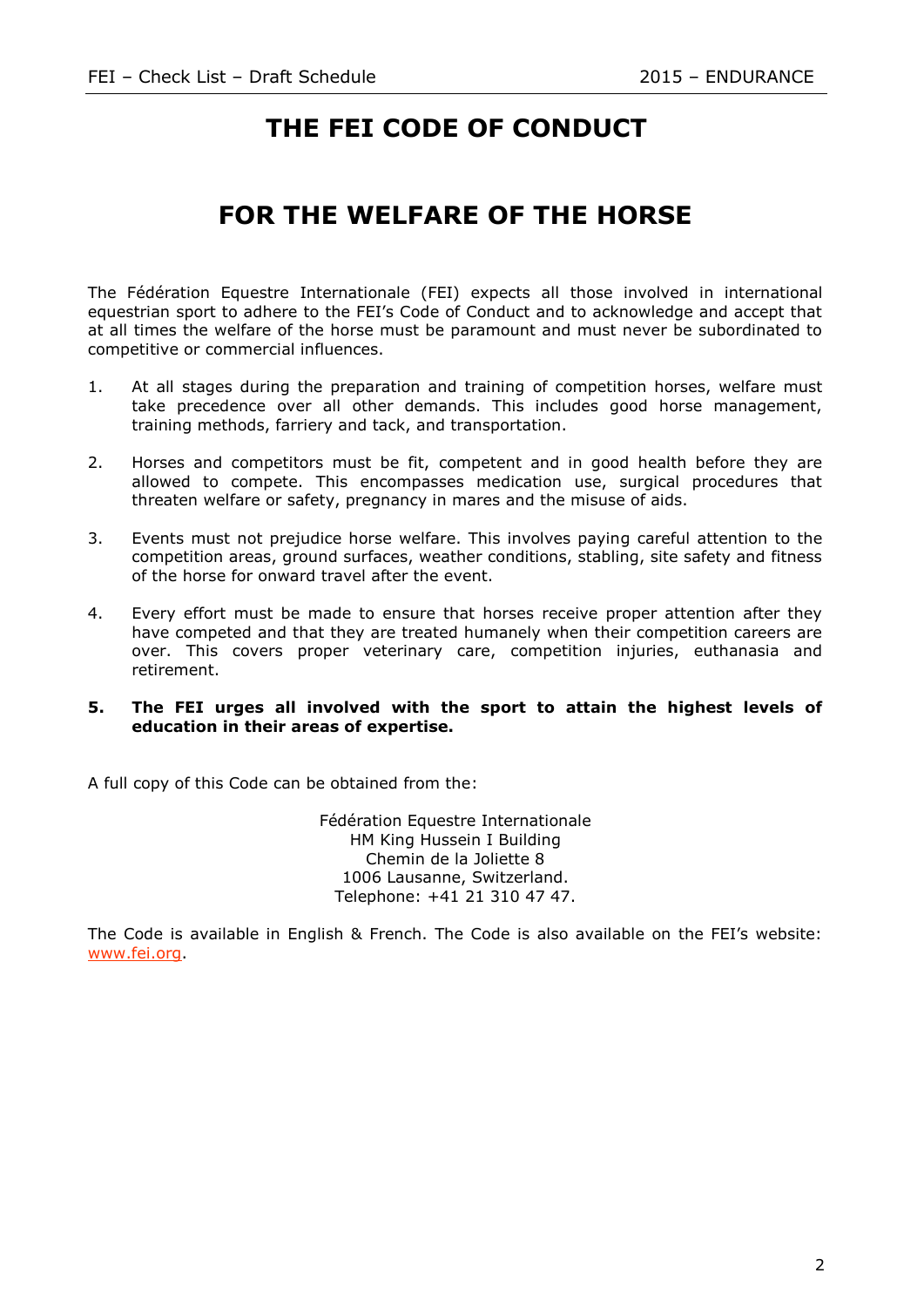# **III. GENERAL INFORMATION**

## **1. ORGANISER**

| Name:                  | torre de palma                                                               |  |  |  |  |
|------------------------|------------------------------------------------------------------------------|--|--|--|--|
| Address:               | Herdade Torre de Palma                                                       |  |  |  |  |
| Telephone:             | 245 038 890                                                                  |  |  |  |  |
| Fax:                   |                                                                              |  |  |  |  |
| Email:                 | reservas@torredepalma.com                                                    |  |  |  |  |
| Website:               | www.torredepalma.com                                                         |  |  |  |  |
|                        | <b>Contact Details Show Ground:</b>                                          |  |  |  |  |
| Address:               | Herdade Torre de Palma                                                       |  |  |  |  |
| Telephone:             | 245 038 890                                                                  |  |  |  |  |
| <b>GPS Coordinates</b> | +39 4" 6.17"",-729" 20.85""                                                  |  |  |  |  |
|                        | Accessibility details (directions by road, nearest airport / train station): |  |  |  |  |

## **2. ORGANISING COMMITTEE**

| Honorary President:     | paulo barradas                          |
|-------------------------|-----------------------------------------|
| President of the Event: | Alberto Barradas                        |
| Show Secretary:         | Filipe Beja Simões e Margarida Barradas |
| Press Officer:          |                                         |

## **3. EVENT DIRECTOR**

| Name:      | Alberto Barradas          |
|------------|---------------------------|
| Address:   | Elvas                     |
| Telephone: | +351 910 747 879          |
| Email:     | fgcacheirinha@hotmail.com |

## **4. 24 hours VETERINARY SERVICE MANAGER:**

| Name:      | João Pedro Medalhas |
|------------|---------------------|
| Telephone: | +351 968 367 675    |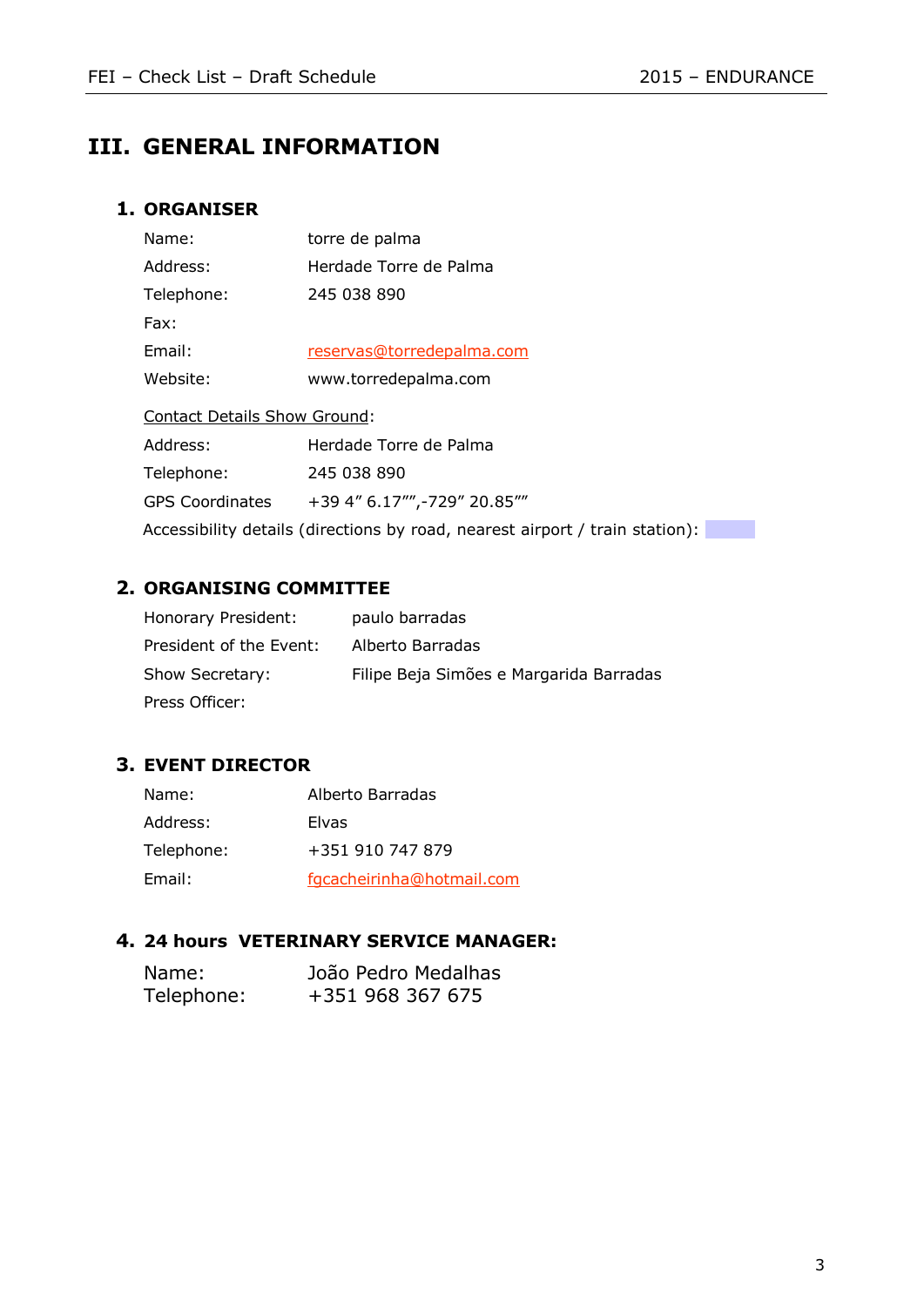

# **CHECKLIST FOR DRAFT SCHEDULE ENDURANCE 2015**

# **IV. OFFICIALS**

|                         |                                                   | CEI1 $*\boxtimes$                      | CEI2 $*\boxtimes$ | CEIYJ1* $\boxtimes$               |            |              |                            |
|-------------------------|---------------------------------------------------|----------------------------------------|-------------------|-----------------------------------|------------|--------------|----------------------------|
| Ref.<br>Panel           |                                                   |                                        | <b>FEI ID</b>     |                                   | <b>NF</b>  |              | <b>Contact Email</b>       |
|                         |                                                   | <b>Function</b>                        |                   | <b>Name</b>                       |            | <b>Level</b> | *compulsory                |
| 1                       | Ground Jury                                       | <b>Ground Jury President</b>           | 10051947          | Rui Pedro Amante                  | POR        | $4\sqrt{ }$  | * ruipedroamante@gmail.com |
|                         |                                                   | Ground Jury Member                     | 10018080          | Manuel Mira                       | POR        | $2\sqrt{ }$  |                            |
|                         |                                                   | Ground Jury Member                     | 10082041          | Carla Pereira                     | POR        | $2\sqrt{ }$  |                            |
| $\mathbf{2}$            | Foreign Judge                                     | <b>Foreign Judge</b>                   |                   | n/a                               |            |              |                            |
| 3                       | <b>Technical Delegate</b>                         | <b>Technical Delegate</b>              | 10050953          | Joaquim Marçal                    | POR        | $4\sqrt{ }$  | *jmarçal@certis.pt         |
| 4                       | Appeal Committee                                  | Appeal Committee President             |                   | n/a                               | n/a        |              |                            |
| 5                       | <b>Chief Steward</b>                              | <b>Chief Steward</b>                   | 10042467          | Miguel Pinheiro                   | POR        | $2\sqrt{ }$  | *gouveiapinheiro@gmail.com |
| 6                       | <b>Assistant Stewards</b>                         | Assistant Steward                      |                   | Filipe Cacheirinha                | POR        | Nat          |                            |
| $\overline{\mathbf{z}}$ | FEI Foreign Veterinary<br>(VR Art 1013)           | <b>Foreign Veterinary Delegate</b>     | 10085379          | Lucia Navas                       | <b>ESP</b> | $3\sqrt{ }$  |                            |
|                         | FEI Veterinary Delegate or                        | <b>Veterinary Commission President</b> | 10062053          | Constanca                         | POR        | $2\sqrt{ }$  |                            |
|                         | Veterinary Commission<br>(VR Art 1003,1006, 1013) | Assistant FEI Delegate                 | 10050374          | Antonio Farrim                    | POR        | $4\sqrt{ }$  |                            |
|                         |                                                   | Assistant FEI Delegate                 | 10051435          | Antonio coimbra                   | POR        | $4\sqrt{ }$  |                            |
|                         |                                                   |                                        | 10084073          | <b>Joao Pedro Candeias</b>        | <b>POR</b> | $2\sqrt{ }$  |                            |
| 8                       | Veterinary Service Manager                        | <b>Treating Veterinarian President</b> | 10051436          | Monica Mira                       | POR        | $4\sqrt{ }$  | MonicadeMira@gmail.com     |
|                         | (VSM)<br>Treating Veterinarian<br>(VR Art 1010)   | FEI Permitted Treating Veterinarian    | 10093084          | Miguel pereda                     | ESP        | $2\sqrt{ }$  |                            |
| 9                       | Medical Doctor / Medical<br>Services              | <b>Medical Doctor</b>                  |                   | Bombeiros Voluntários<br>Monforte | POR        |              |                            |
| 10                      | Farrier                                           | <b>Farrier</b>                         |                   | João Trabuco                      |            |              | +351 965 775 203           |

**The NF confirms that all officials listed above are in compliance with the CODEX for FEI Endurance Officials**.

*Please note that with 2 treatment vets, the maximum horse entries cannot exceed 100, FOR ALL COMPETITIONS, according to article 825.4.3/9*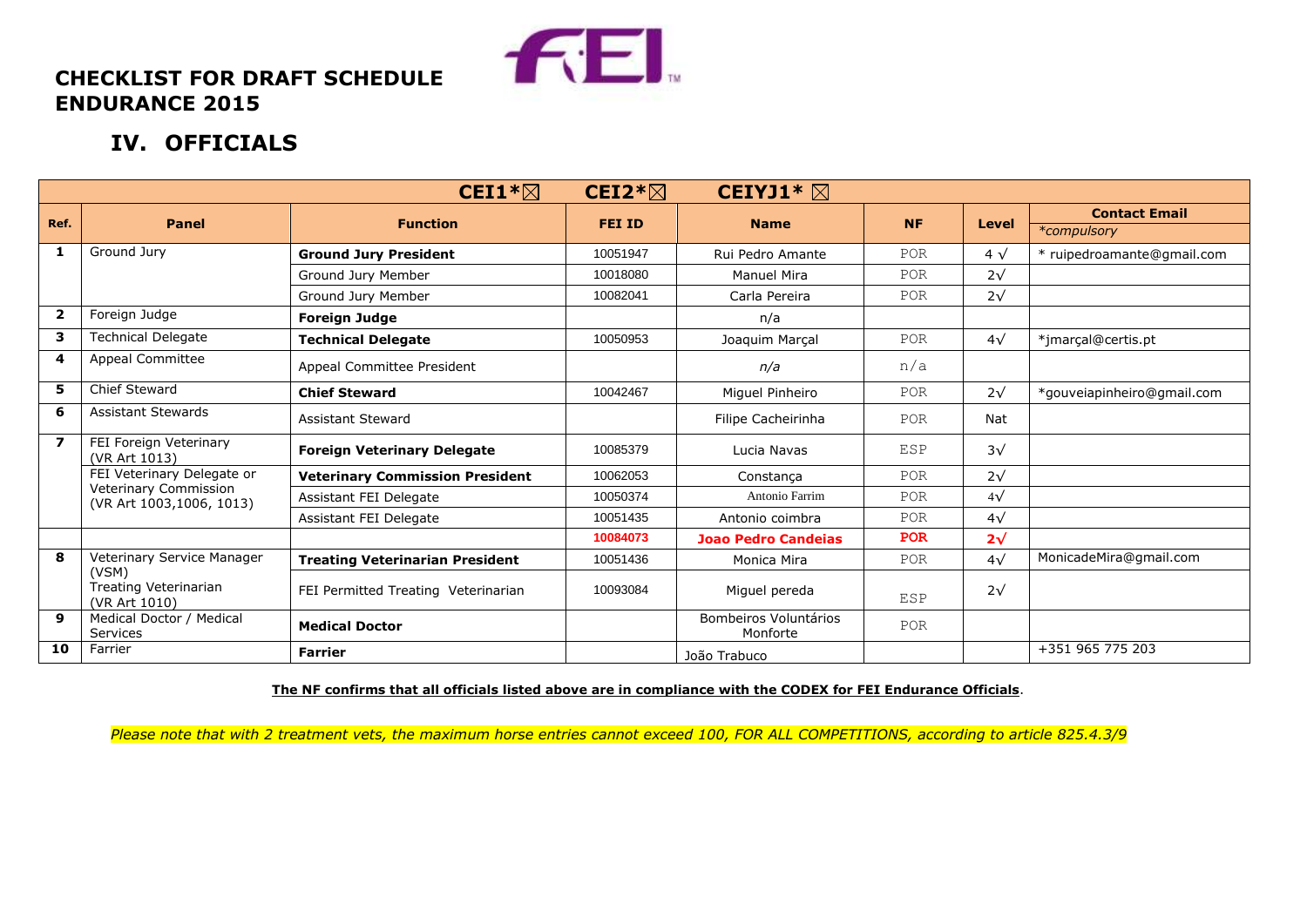# **CHECKLIST FOR DRAFT SCHEDULE ENDURANCE 2015**



# **IV. SPECIFIC TECHNICAL CONDITIONS**

# **1. COMPETITION √**

## **CEIYJ2/CEI\*\*120km**

| CEI*80km<br>$T_{\rm A}$ | $T = T_{\text{max}}$        | $\lambda$ |
|-------------------------|-----------------------------|-----------|
| Altitude differentials  | 100m                        |           |
| Type of ground          | Sandy Soil                  |           |
| Starting method         | Mass start                  |           |
| Time limit              | 10h45m (min. speed: 14km/h) |           |
| Team                    | Individual                  | x         |

| Individual                  |  |
|-----------------------------|--|
| 06h23m (min. speed: 14km/h) |  |
| Mass start                  |  |
| Sandy Soil                  |  |
| 100m                        |  |
|                             |  |

# **2. MINIMUM DISTANCE PER DAY √**

| Event:                         |     | $CEI2*$                  |
|--------------------------------|-----|--------------------------|
| Number of<br>phases $(2 to 6)$ | km  | Into a hold (minutes) of |
|                                | 40  | 40                       |
|                                | 30  | 40                       |
|                                | 30  |                          |
|                                | 20  |                          |
| total KM                       | 120 |                          |

| Event:                       |    | $CFI1*$                  |
|------------------------------|----|--------------------------|
| Number of<br>phases (2 to 6) | km | Into a hold (minutes) of |
|                              | 30 | 40                       |
|                              | 30 |                          |
|                              | 20 | Into Finish              |
| total KM                     |    |                          |

#### **Note**:

- For CEI  $1*$  and  $2*$  at least one timed hold not shorter than 40 minutes / for CEI 3\* at least one hold not shorter than 50 minutes
- No phase may exceed 40 km and be less than 16km
- Hold times must meet a minimum ration of 1 min per 1 km completed (each phase)

### **For all 160Km rides must have min. 5 Vet gates.**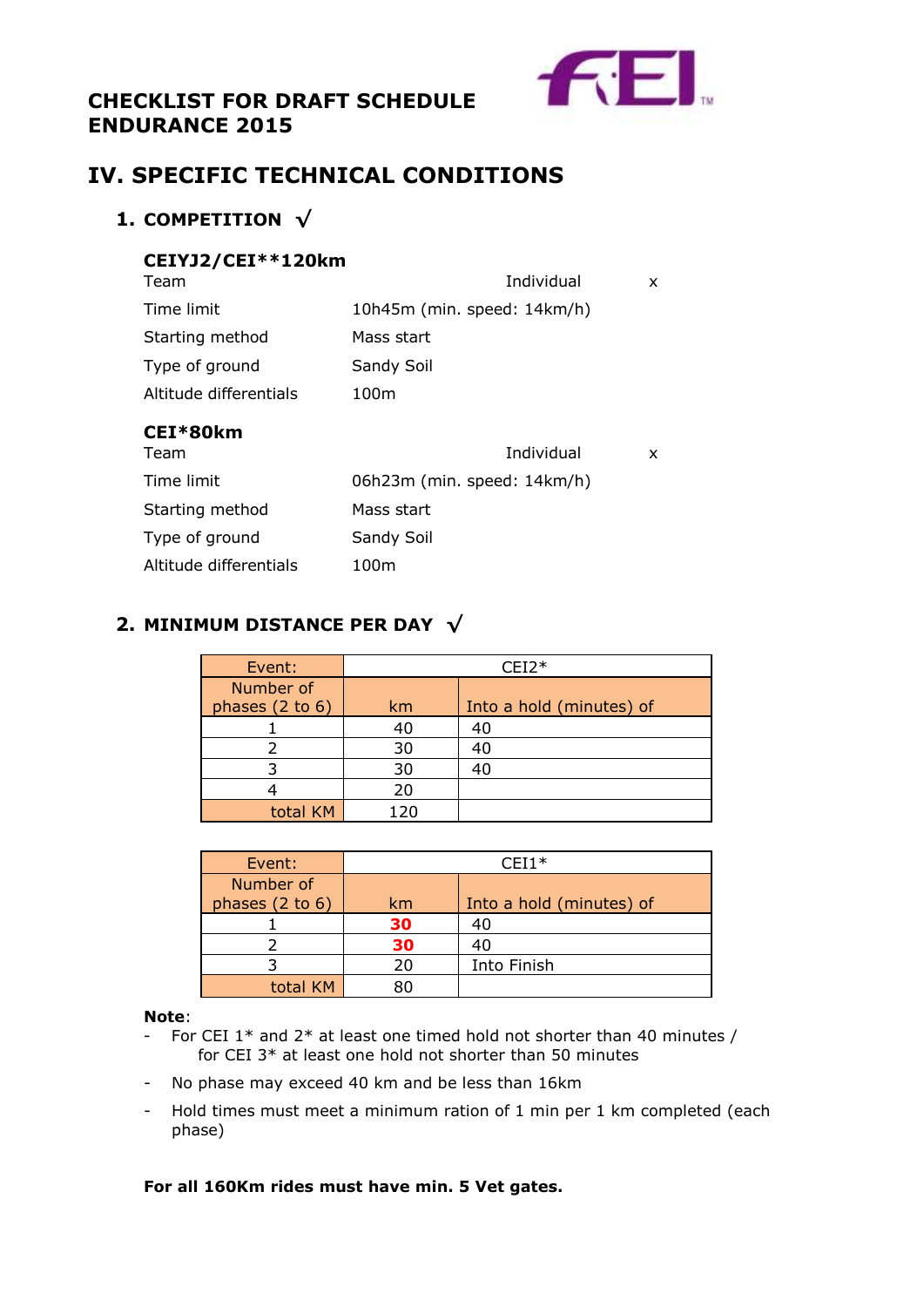## **3. TIMETABLE** (to be provided per category/level if multiple events)

|                                      | Dav        | Date                        | Time   |  |
|--------------------------------------|------------|-----------------------------|--------|--|
| Opening of stables:                  | Thursday   | $9th$ April 2015            | 12.00h |  |
| Veterinary Examination:<br>$\bullet$ | At arrival |                             |        |  |
| • First Veterinary Inspection:       | Saturday   | $11th$ April 2015           | 17.00h |  |
| Final Veterinary Inspection:         |            | Within 30 min after arrival |        |  |
| <b>Best Condition Award:</b>         | Sunday     | 12 <sup>th</sup> April 2015 |        |  |

# **4. HEART RATES √**

Maximum Pulse at Vet Gates: 64 bpm within 20 minutes. At Final Exams, the Maximum Pulse shall be 64 within 30 minutes

## **5. MINIMUM WEIGHT √**

*(no minimum weight for Juniors and Young Riders competitions)* Kg 70 Weighing method eletronic

# **6. PLACE AND TIME OF START √**

| Event       | Day of competition | Time of Start | Place of competition       |
|-------------|--------------------|---------------|----------------------------|
| CeiYo $2**$ | 12/11/15           | 7h            | Torre De<br>Palma/Monforte |
| Cei $2$ **  | 12/11/15           | 8h            | Torre De<br>Palma/Monforte |
| Cei $1*$    | 12/11/15           | 8h30          | Torre De<br>Palma/Monforte |

# **7. STABLES √**

Size of boxes 3 m x 3 m **(minimum 3m x 3m)**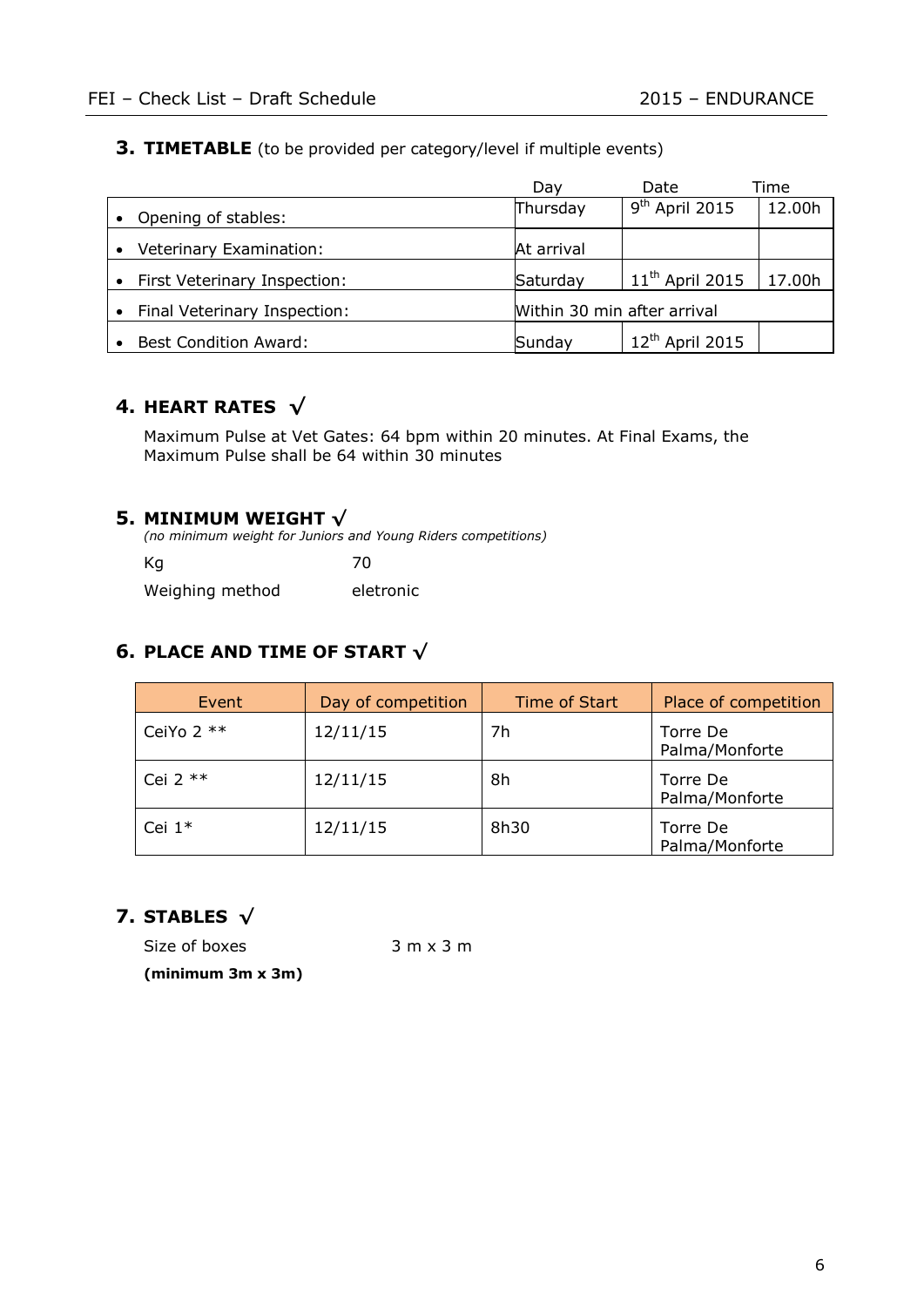# **V. INVITATIONS**

# **a) Championships & CEIOs**

Please refer to Art. 817

# **b) CEIs**

| Country invited                          | all  |
|------------------------------------------|------|
| Number of competitors per country        | open |
| Number of horses per competitor (max 2.) |      |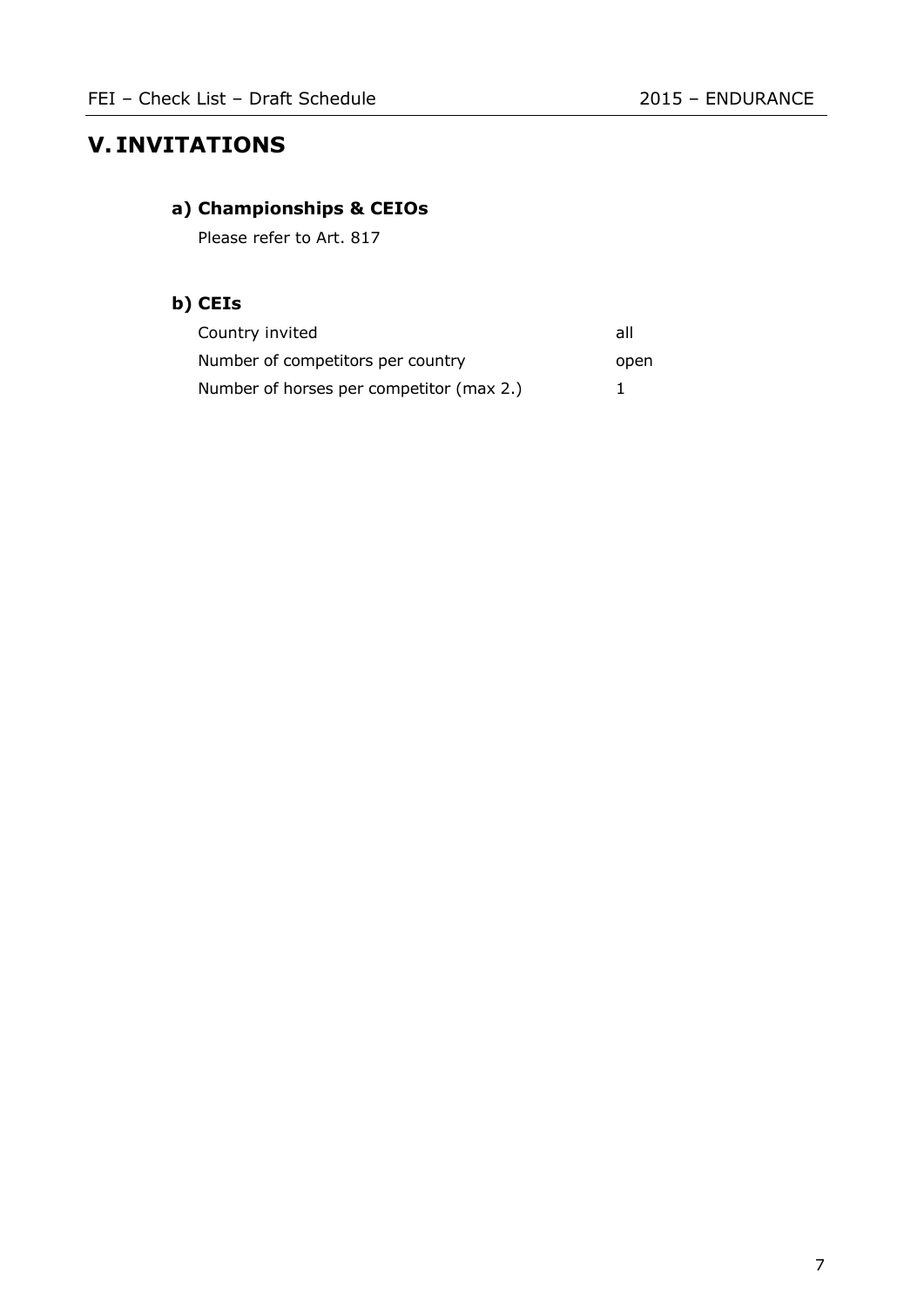# **VI. ENTRIES**

#### **IMPORTANT – You must use the FEI Entry System for all events of this show (**[https://entry.fei.org](https://entry.fei.org/)**) You will find additional documentation on <http://www.fei.org/fei/your-role/nfs/entry-system-endurance> All Athletes & Horses participating in any International competition must be registered with the FEI.**

#### **Athletes and/or Horses present at the event without having been entered through the FEI's Online Entry System will automatically be disqualified unless compelling circumstances warrant otherwise**

#### **CLOSING DATES FOR:**

**Definite entries 6/04/15**

**Last substitution date and time** (1h prior to the first vet inspection) **11/04 16h00**

#### **Please note that all accepted entries will be publicly available on the FEI Website 5 days before the beginning of the Show**

Entry fee 170in cei 2<sup>\*\*</sup> and 130 Cei 1<sup>\*</sup>

### **SUBSTITUTION OF HORSES / PONIES:**

819.3.1 of Endurance Rules: after the Definite Entries have been sent in, substitution of horses and/or Athletes from their country's own list of Nominated Entries (if any) may only be made with the written permission of the NF and the OC.

### **NO-SHOWS/LATE WITHDRAWALS:**

"NB: Withdrawals after the date of definite entries or no-shows will be held liable to reimburse the OC for the actual financial loss incurred by the OC (i.e. stabling and hotel expenses) as a result of the late withdrawal or no-show. Amount charged:

### **8. ADDITIONAL FEES/CHARGES BY ORGANISING COMMITTEE:**

All additional fees must be listed hereunder with the details of the amounts to be charged and approved by the FEI. Only fees approved by the FEI and listed in the approved schedule can be charged by the OC.

Electricity: Manure disposal Forage **Straw Shavings** EADCMP Fee (for group I & II only)  $\boxtimes$  Chf 12.50  $\Box$  NIL (included in entry fee)

#### **All aforementioned amounts are including VAT**

VAT number of the OC: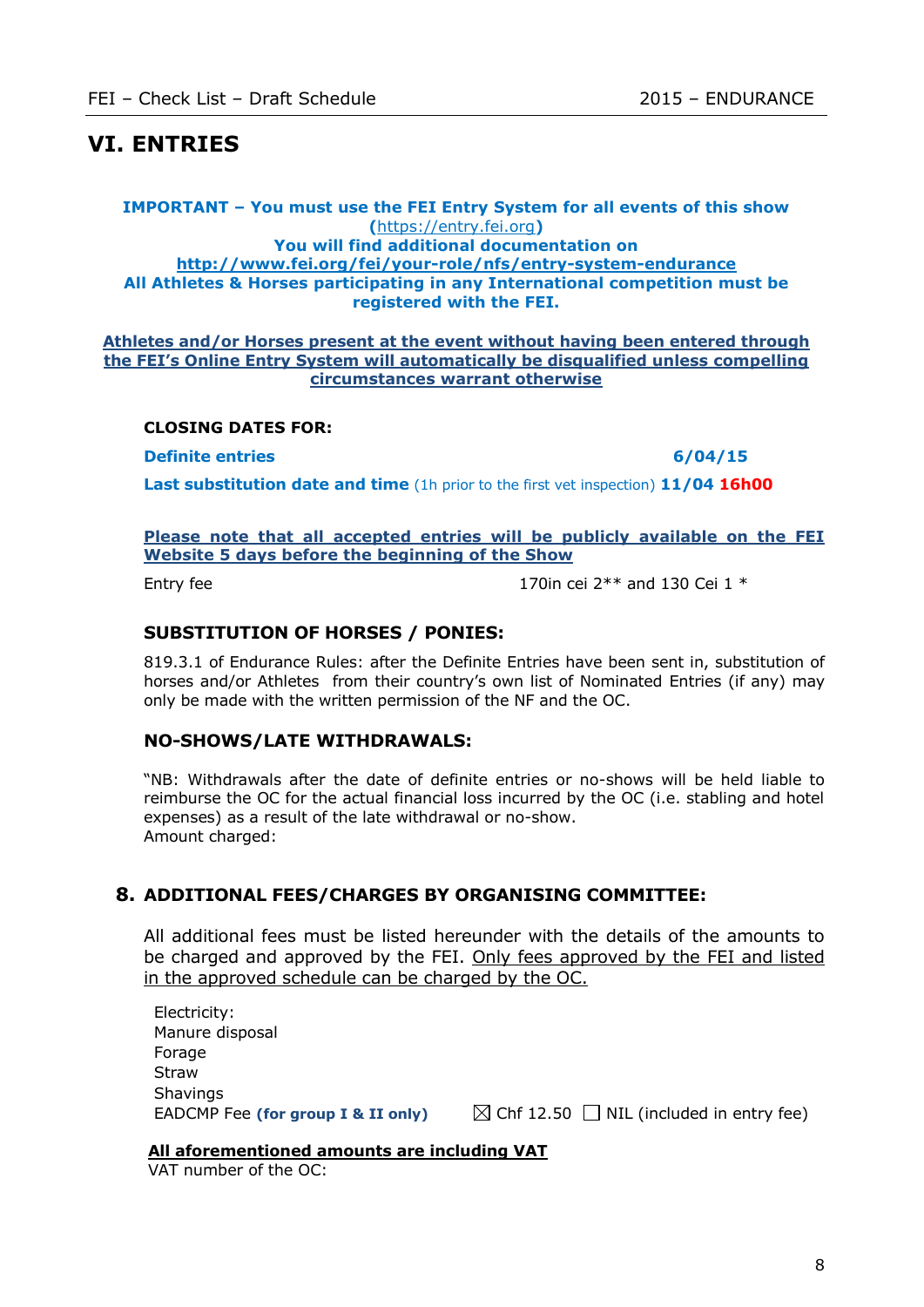# **VIII. FACILITIES OFFERED**

Please specify travel, style of accommodation, length of time they are at the expense of the organiser and any compensation scheduled for the following:

### **1. ATHLETES**

### **Accommodation.**

| Hotel:                                                                       |    |
|------------------------------------------------------------------------------|----|
| Address:                                                                     |    |
| Telephone:                                                                   |    |
| At the expense of: The OC $\Box$ or Athletes $\boxtimes$                     |    |
| Accommodated (bed and breakfast) from<br>to                                  |    |
| Meals.                                                                       |    |
| At the expense of: The $OC$ or Athletes $\boxtimes$                          |    |
| Meals provided from<br>. Where<br>to                                         |    |
| <b>GROOMS</b><br>2.                                                          |    |
| <b>Accommodation.</b>                                                        |    |
| Requests for accommodation must be sent with entries.                        |    |
| Accommodation will be at the cost of: OC    <br>Athletes $\boxtimes$<br>from | to |
| Meals.                                                                       |    |
| $\mathbf{A}$                                                                 |    |

| At the expense of:  | The OC $\Box$ | or <u>Athletes</u> $\boxtimes$ |  |
|---------------------|---------------|--------------------------------|--|
| Meals provided from | to            | Where                          |  |

N.B. If applicable, OC's must provide proper sanitary conditions The showering facilities should be sufficient for both male and female grooms with hot and cold water. Shower facilities as well as restrooms should at all times be in a state of cleanliness.

### **3. HORSES / PONIES**

Transport expenses to be paid by:

The OC  $\Box$  at per km.

The Athlete  $\Box$ 

#### **4. WELCOME**

The time and date of arrival of athletes, horses and their means of transport must be given to the OC in order to facilitate their arrival.

Please provide date and time of arrival to the OC by: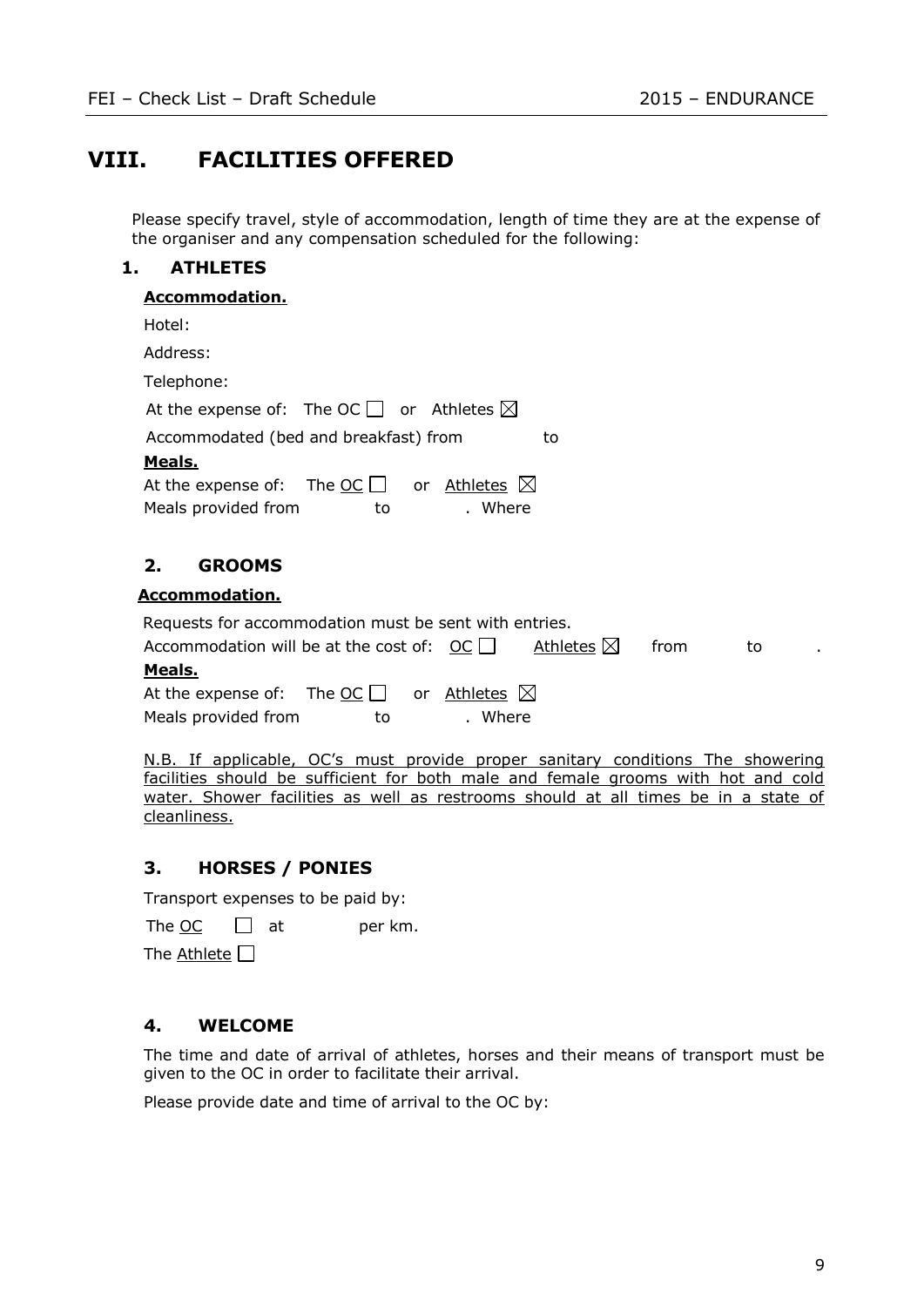# **IX. ADDITIONAL INFORMATION**

#### **1. ADVERTISING AND PUBLICITY ON ATHLETES AND HORSES**

X allowed not allowed

### **2. GENERAL CLASSIFICATION**

Leading athlete award – (Prize description and value) Best foreign athlete - (Prize description and value) Best home athlete – (Prize description and value) Team awards – (Prize description and value)

### **PRIZE - CLASSIFICATION**

Only trophy

#### **3. PRIZE GIVING CEREMONY**

The number of athletes required to present themselves for the prize-giving ceremony of each competition is

### **4. INSURANCES**

All owners and athletes are personally responsible for damages to third parties caused by themselves, their employees, their agents or their horses. They are therefore strongly advised to take out third-party insurance providing full coverage for participation in equestrian events at home and abroad, and to keep the policy up to date.

The FEI insures all FEI Officials, whose names are published in the FEI Officials lists, against third party liability including Judges, Course Designers, Technical Delegates, FEI Stewards, FEI Veterinary Delegates, Para Classifiers, Members of the Judges' Supervisory Panel and FEI Coaches (FEI EADCMP Veterinarians are covered under a different policy):

- Who are acting for or on behalf of the FEI as stated in the approved schedule of the Event or who are acting in the scope and course of the FEI's Business as described in the final approved schedule; and
- Who have received the status of FEI Officials at FEI Events through a qualification process.

The FEI will NOT insure:

- National officials officiating at FEI Events; and/or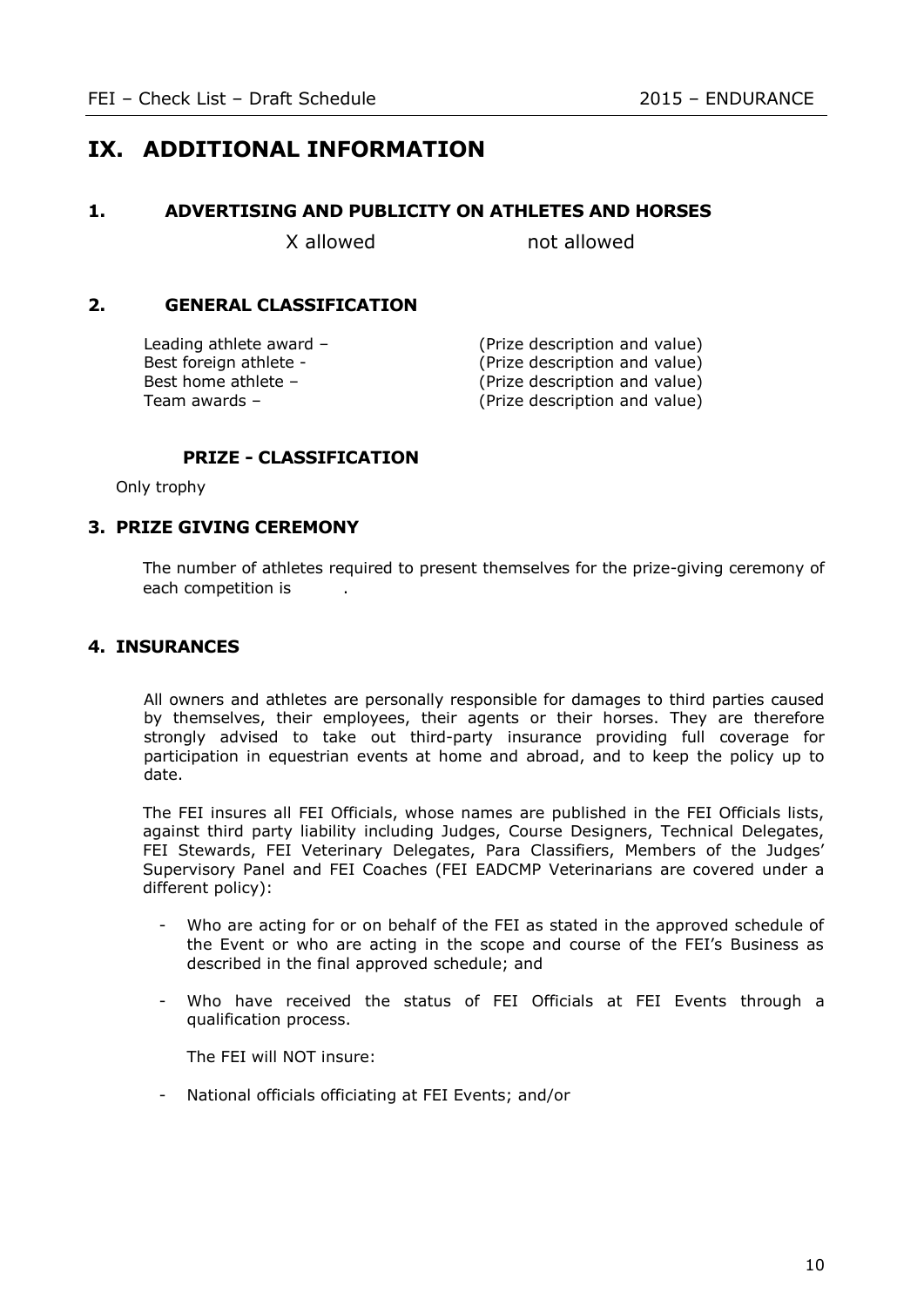- FEI Officials, who have no official function at the Event.

The insurance extended is for any liability that the FEI Official incurs to a third party, and for the costs of defending any such claim arising as a result of actions undertaken by the FEI Official in good faith (including errors and omissions) on behalf of the FEI. However, the insurance for obvious reasons does not extend to any liabilities incurred as a result of an FEI Official's dishonest, fraudulent, malicious, and/or illegal act.

Should an FEI Official become aware of an incident that he or she believes might result in a claim, that FEI Official should notify the FEI immediately and provide all of the facts known to the FEI Official. The FEI cannot guarantee the insurance coverage described above in circumstances where the FEI Official has good cause to believe that there might be a claim and does not provide such timely notice directly to the FEI.

**FEI Permitted Treating Veterinarians (PTVs) (Art 1005) are to have adequate professional indemnity insurance.**

### **5. ENTRY RIGHT TO SHOWGROUNDS/ACCREDITED PERSONS**

Entry right to the stable area acc. to VR Art. 1023.VI.

ACCREDITED PERSONS: Athlete: Partner: Groom: Trainer: Horse Owner: (2 accreditations per FEI-Passport)

#### **6. PROTESTS / APPEALS**

All complaints and objections to be valid must be made in writing and accompanied by a deposit of CHF 150.- or equivalent.

#### **7. MODIFICATION OF SCHEDULE**

In exceptional circumstances, together with the approval of Chefs d'Equipe and Ground Jury the OC reserves the right to modify the schedule in order to clarify any matter or matters arising from an omission or due to unforeseen circumstances. Unforeseen circumstances do not include situations arising as a results of the OC altering the approved Schedule without FEI's authorisation. Any such changes must be notified to all competitors and officials as soon as possible and they must be reported to the FEI Secretary General by the Foreign Judge.

#### **8. DISPUTES**

In the event of any discussion concerning the interpretation of the schedule (in translated languages), the English version will be decisive.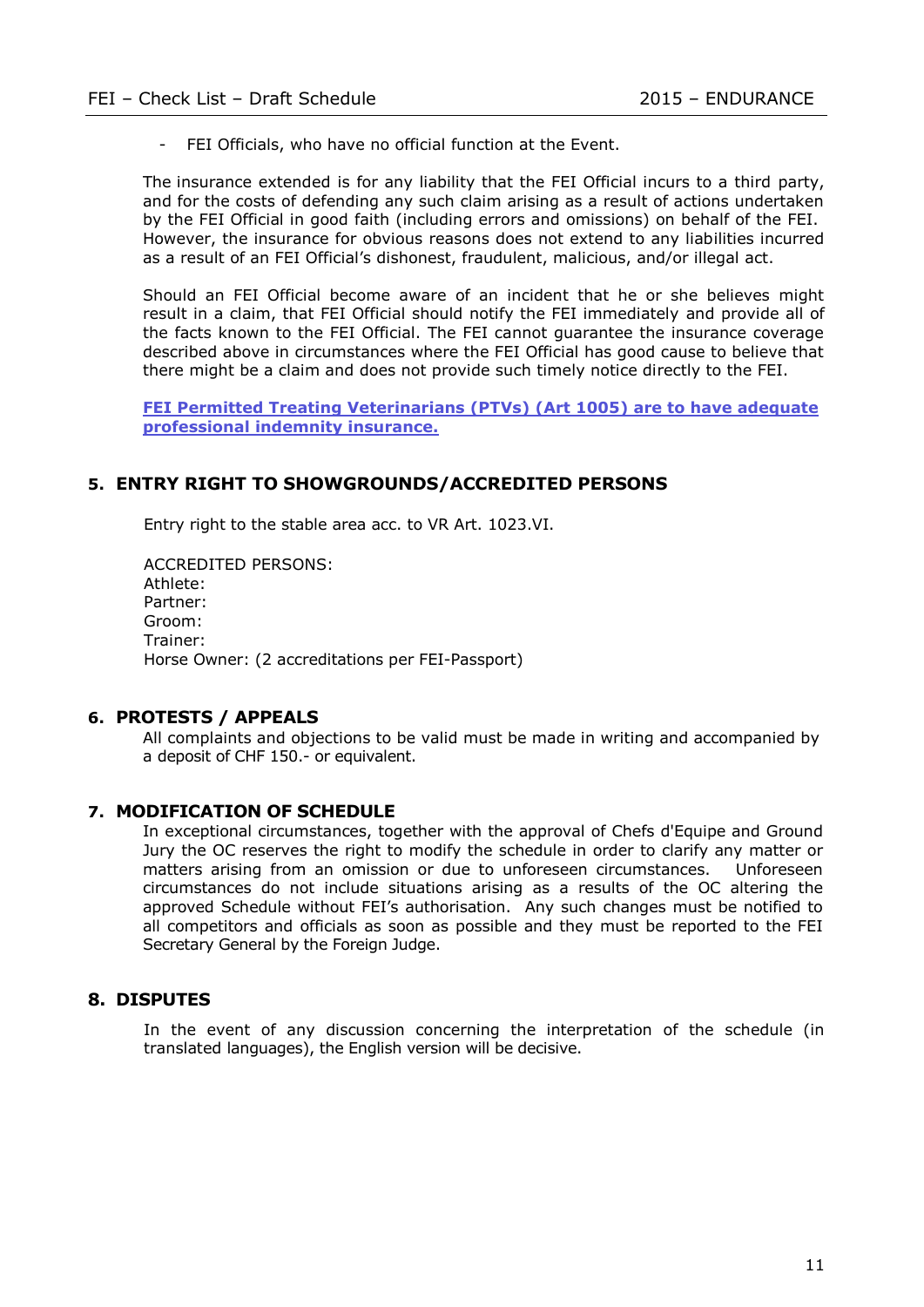### **9. RESULTS**

An online results interface is available to manage Endurance results.

Every result entered will need to have a corresponding accepted entry in the FEI Entry system in order to be valid.

In order to proceed with the results publication and for qualification purposes the FEI requires results to be uploaded directly on the FEI Database within five days after the conclusion of the event.

All results must be submitted to the FEI via the online interface (forms.fei.org) or uploaded on FEI Database via XML as from the  $1<sup>st</sup>$  of January 2015. For additional information please browse to:

**<http://www.fei.org/fei/your-role/organisers/endurance/results-forms>**

#### **All results must include FEI Passport Registration number of horses and FEI ID numbers of Athletes.**

Please note that as per Art. 109.6 (GR): OCs of International Events must inform the FEI and NFs whose teams or individuals have taken part, of the results and prize money paid to each placed Athlete and team, within five (5) days following the Event, unless otherwise specified for qualification and ranking reasons as communicated by the FEI. Failure from OCs of International Events to provide the FEI with the appropriate result(s) and/or prize money information by the aforesaid deadline and/or in the aforesaid format shall entail a warning for the first violation and thereafter a fine of CHF 1'000.- per violation.

### **10. TIMING DEVICE**

Name of Manufacturer:

Contact :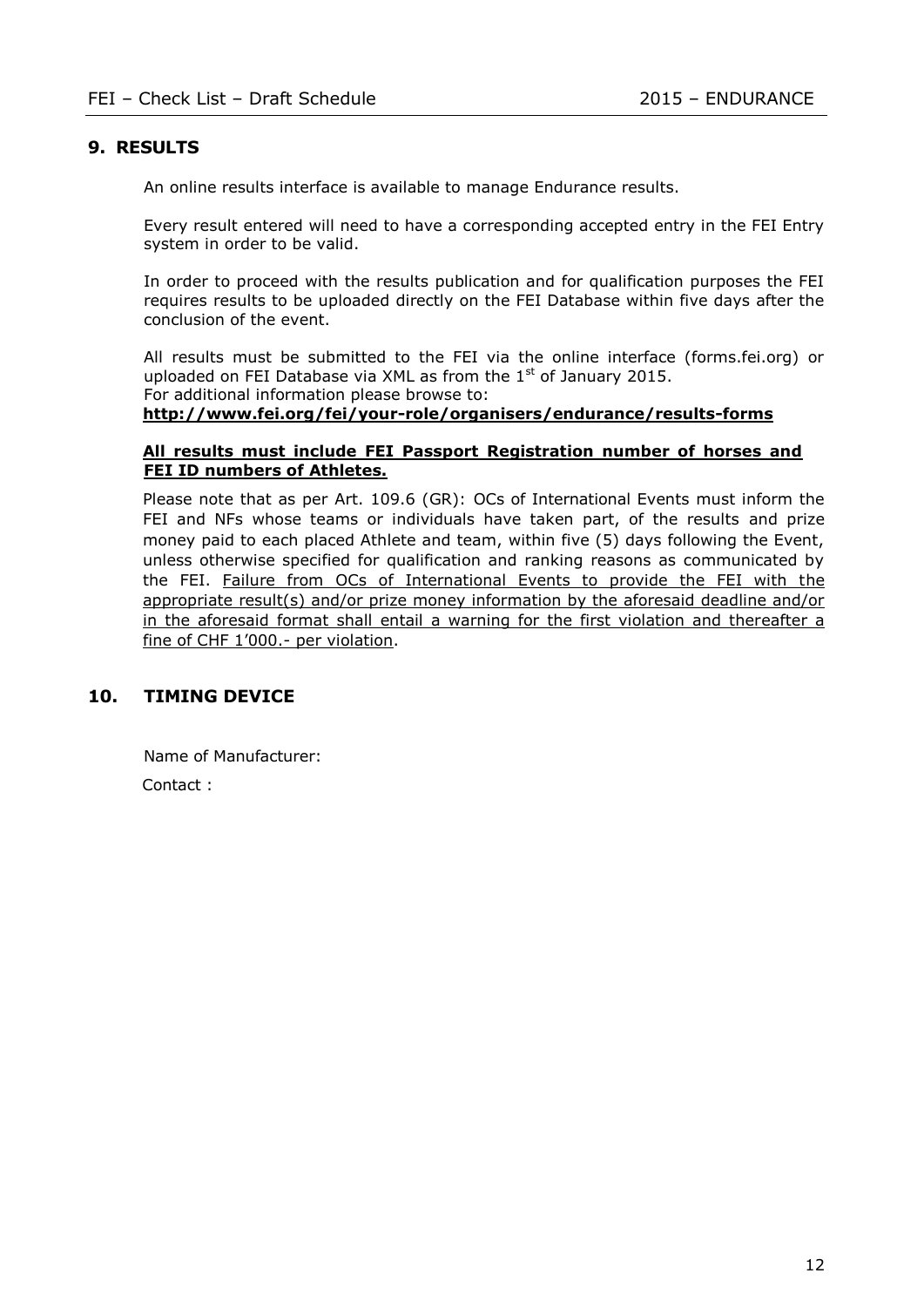# **X. VETERINARY MATTERS**

**VETERINARY REGULATIONS (VRs), 14th edition, effective 1 January 2015**

### **1. CUSTOMS FORMALITIES**

Address:

Telephone:

Fax:

Email:

## **2. HEALTH REQUIREMENTS**

#### **GENERAL**

In accordance with the FEI Code of Conduct it is imperative that all Horses at FEI Events are physically fit and free from infectious disease before being allowed to compete.

### **ENTRY OF HORSES**

Required health tests and vaccinations: Quarantine period: Specimen Import Licence applied:

For questions or problems, please contact your Government Veterinary Services.

## **3. NATIONAL REQUIREMENTS**

If applicable please provide:

## **4. TRANSPORT OF HORSES**

Horses must be fit to travel and be transported in vehicles suitable for the transport of horses. Any government requirements for disease testing and control must be requested well in advance, and the Horse be in compliance by the time of arrival at the border of the country where the Event is taking place. Athletes, or their representatives, have a responsibility to be in compliance of national legislation in both the country of origin, return, and the host nation of the Event; where necessary Athletes must contact local government authorities or veterinary advisors for information regarding animal health requirements and transport legislation. Within the European Union (EU), this includes EU Council Regulation (EC) No 1/2005 concerning the protection of animals during transport within the Member States of the EU.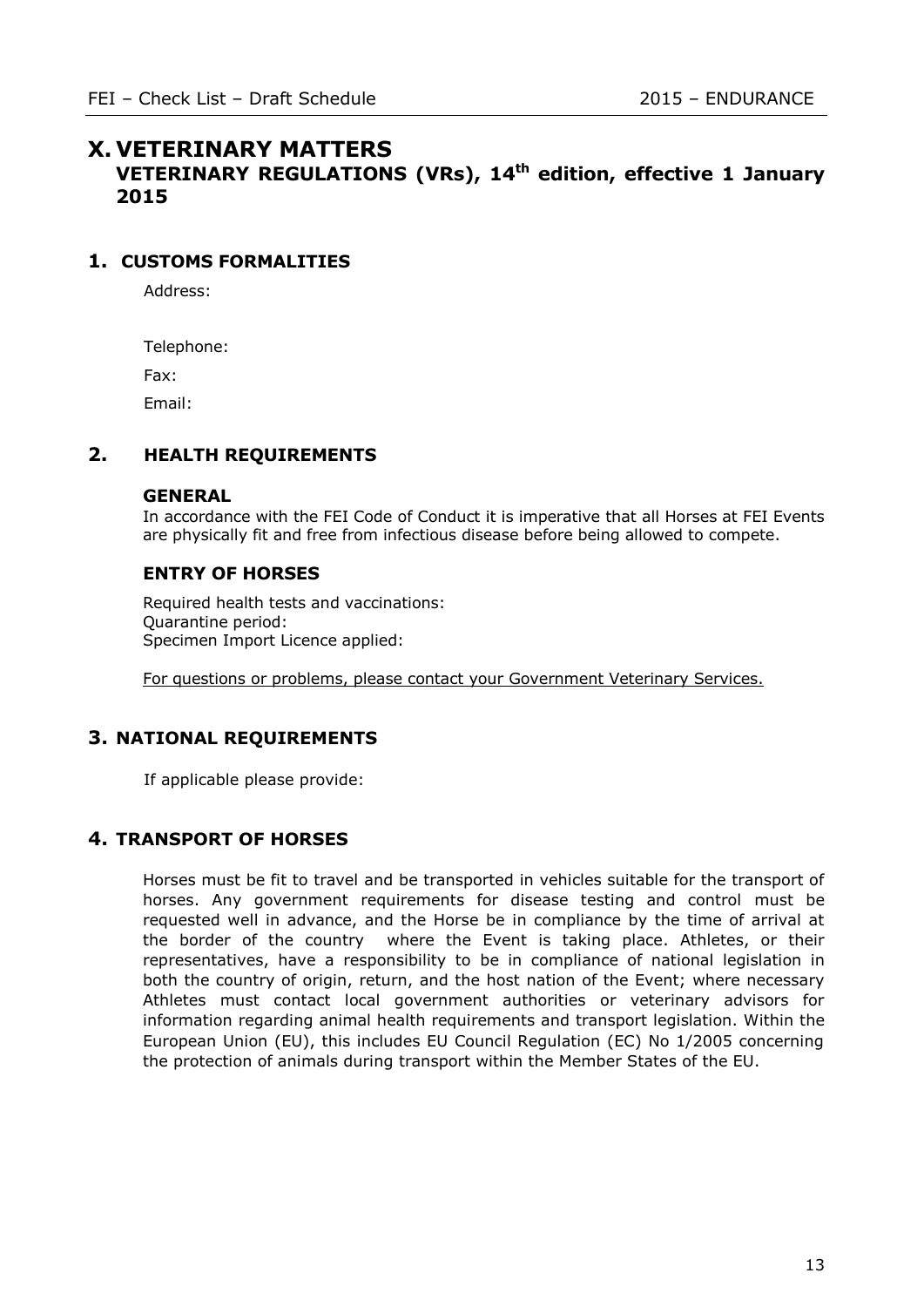### **5. VENUE ARRIVAL INFORMATION & FITNESS TO COMPETE**

### **PASSPORTS General Regulations Article 137**

#### **For all Horses on FEI Passports/FEI Recognition Cards issues, please address to your National Federation**

All Horses competing at FEI Events must be registered with the FEI.

FEI Passports or FEI Recognition Cards (for those Horses with a national passport approved by the FEI) are compulsory for FEI Events, with the exception of CNs and CIMs as outlined below.

| <b>Event's Category</b> | <b>FEI Passport/Recognition Card</b>                                                                  |
|-------------------------|-------------------------------------------------------------------------------------------------------|
| <b>National Events</b>  | Not compulsory                                                                                        |
| $CEI1* - CEI2*$         | Not compulsory for Horses from the host<br>nation - Compulsory for Horses from the<br>invited Nations |
| CEI $3*$                | Compulsory                                                                                            |
| All Championships/Games | Compulsory                                                                                            |

Athletes who do not present a Horse's Passport and/or Recognition Card, or one that is not correctly validated, or failing to meet other passport requirements including microchipping, vaccination, Equine Anti-Doping and Controlled Medication control (Veterinary Regulations Article 1030), will be **subject to Sanctions in accordance with Annex II of the Veterinary Regulations** and may not be allowed to compete.

Athletes will be required to write their name and counter sign next to any passport irregularity entry noted, as an acknowledgement, prior to receiving the passport and leaving the show ground. Following a warning being issued for such an irregularity the Athlete will have 30 days to correct this, failure to correct such irregularities within 30 days will result in a sanction being imposed.

Note for Horses permanently resident in a Member State of the European Union, all Horses must have a national EU passport in compliance with EU Regulations, to which a FEI Recognition card is applied. The exception to this being Horses in possession of an FEI passport which has been continually revalidated without interruption.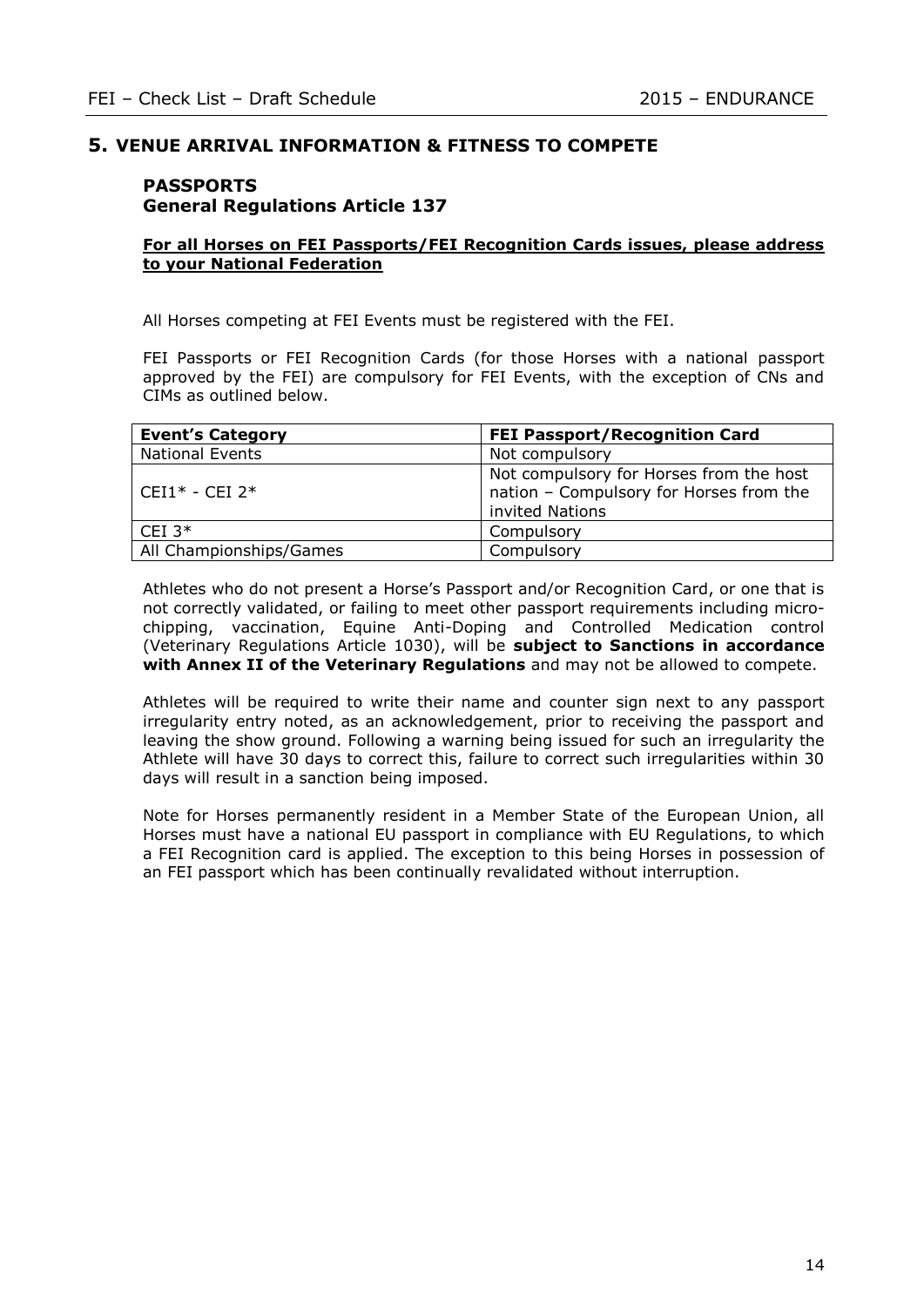### **VACCINATIONS - EQUINE INFLUENZA 2015 Veterinary Regulations Article 1028**

Horses competing at FEI Events must comply with the requirements for Equine Influenza vaccination in accordance with the Veterinary Regulations and as summarised below.

| <b>VACCINATION</b>                            | <b>PROTOCOL</b>                                                                                                                                                                  | <b>ENTER</b><br><b>ELIGIBILITY</b><br>TO.<br><b>VENUE</b>                                                                                                            |
|-----------------------------------------------|----------------------------------------------------------------------------------------------------------------------------------------------------------------------------------|----------------------------------------------------------------------------------------------------------------------------------------------------------------------|
| <b>Primary Course</b><br><b>First Booster</b> | $1st$ Vaccination: day 0<br>(e.g. 1 January)<br>2 <sup>nd</sup> Vaccination: day 21-92<br>(e.g. 1 February)<br>Within 7 months of the 2nd                                        | May compete 7 days after the<br>2 <sup>nd</sup> Vaccination<br>May compete for 6 months                                                                              |
|                                               | vaccination of the<br>Primary<br>Course<br>(e.g. 1 August)                                                                                                                       | +21 days after the $2^{nd}$<br>vaccination of the Primary<br>Course<br>Must not compete in the 7<br>days after receiving<br>a<br>vaccination                         |
| <b>Boosters</b>                               | <b>MINIMUM:</b> within one year of<br>previous booster vaccination<br>IF COMPETING: must be<br>competing in the 6 months<br>$+21$ days of the<br>previous<br>booster vaccination | Must have been vaccinated<br>within the 6 months $+21$ days<br>before arriving at the Event<br>Must not compete in the 7<br>days after receiving<br>a<br>vaccination |

Exceptions to the requirement for FEI equine influenza vaccinations currently exist only for those Horses competing at CNs or CIMs where there are no national requirements for influenza vaccination in both the Event host country and the Horse's country of origin (General Regulations Article 137).

#### **EXAMINATION ON ARRIVAL 2015 Veterinary Regulations Article 1032**

On arrival at an Event venue all Horses must undergo an examination by a veterinarian to confirm their identification from their passport and micro-chip (where present), their vaccination status and general health. To protect all horses attending events, any Horse with a questionable health status, with regards to vaccination, disease or other concerns, must be stabled within the isolation facilities provided by the Organising Committee pending a decision on entering the venue.

#### **HORSE INSPECTIONS 2015 Veterinary Regulations Article 1033, Table 2**

All Horses will be assessed for their orthopaedic fitness to compete during the Horse Inspection. Any Horse demonstrating questionable fitness may be referred to the Holding Box for further veterinary examination. Horses not deemed fit to compete will be eliminated by the Ground Jury and not be permitted to continue in the competition.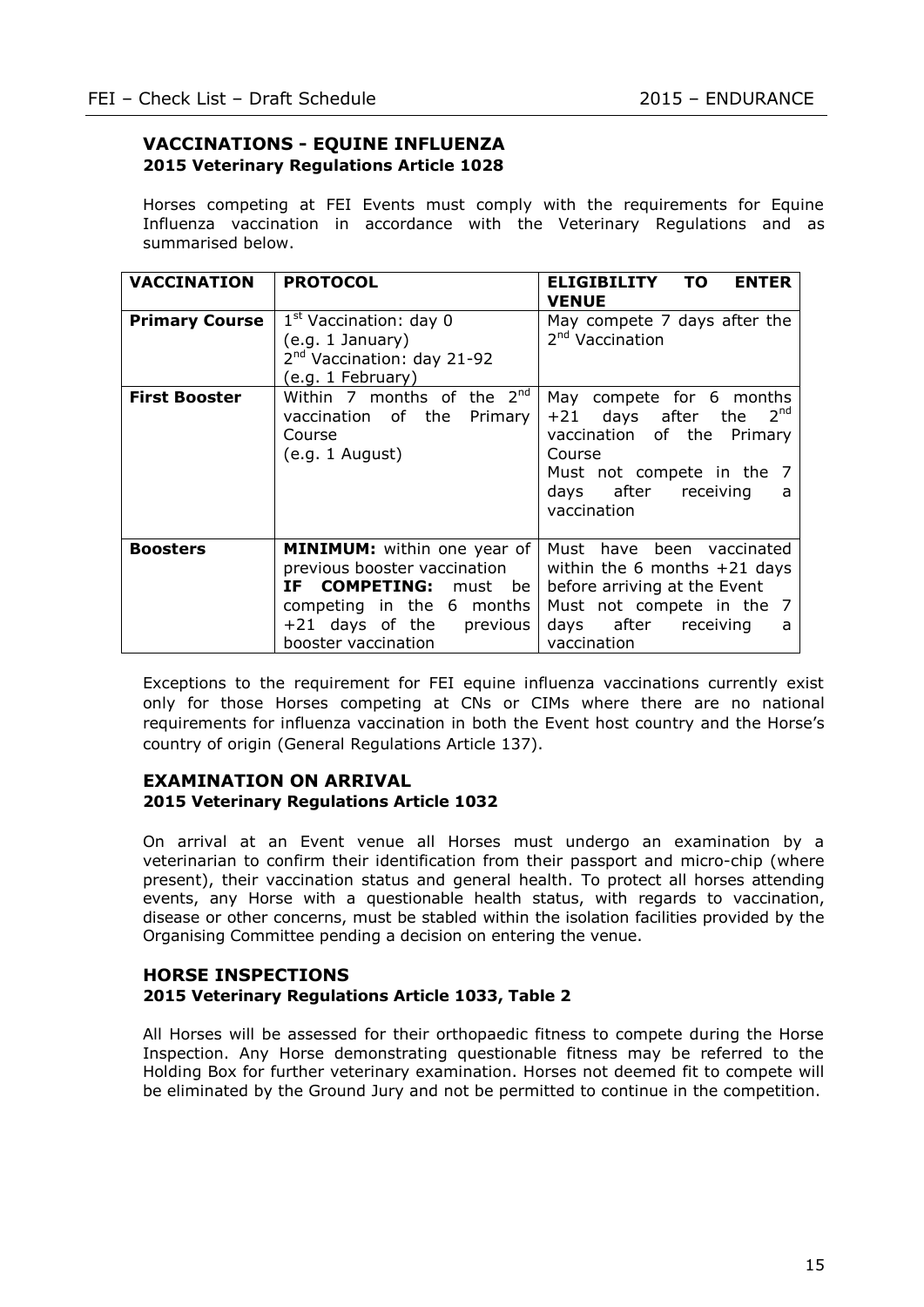### **LIMB SENSITIVITY EXAMINATION 2015 Veterinary Regulations Article 1034**

Horses are not eligible to compete when a limb, or part of a limb, is hyposensitive or hypersensitive (both of which shall constitute "abnormal limb sensitivity"). Hypersensitive limbs have an excessive or abnormal reaction to palpation. Hyposensitive limbs include any alteration in sensitivity induced by a neurectomy or chemical desensitisation for as long as the alteration in sensitivity persists.

All Horses are subject to Examination under the Protocol for abnormal limb sensitivity throughout the Period of an Event, including, but not limited to, between rounds and before the Jump Off. Horses may be examined once or on multiple occasions during the Period of an Event.

Horses may be selected for Examination under the Protocol randomly or they may be targeted. All Horses selected to be tested must submit promptly to the Examination or are subject to immediate Disqualification. There is no obligation to examine any specific number of Horses at an Event.

### **6. EQUINE ANTI-DOPING AND CONTROLLED MEDICATION CONTROL 2015 Veterinary Regulations, Chapter VI**

#### **EQUINE ANTI-DOPING AND CONTROLLED MEDICATION PROGRAMME (EADCMP)**

Within FEI Groups I & II, the Organising Committee should charge competitors the equivalent of CHF 12.50 towards the cost of the EADCMP, which is affected by the FEI Veterinary Department.

### **SAMPLING**

All horses competing at FEI Events may be subject to sampling for the presence of FEI Equine Prohibited Substances in accordance with the FEI Equine Anti-Doping and Controlled Medication Regulations (EADCMRs). Horses may be selected for sampling in accordance with obligatory testing, targeted or random sampling procedures (2013 Veterinary Regulations Article 1058).

### **CLEAN SPORT INFORMATION**

The current FEI Equine Prohibited Substances List of Banned Substances and Controlled Medications is available on the FEI Clean Sport website: [www.FEICleanSport.org](http://www.feicleansport.org/) as a PDF document, database or smart phone app. Detection times are also provided for a limited number of Controlled Medication substances where available.

Elective Testing may be carried out, by Competitors for their Horses, prior to an Event to check for the presence of prohibited substances (please refer to [www.FEI.org/veterinary](http://www.fei.org/veterinary) for information and details).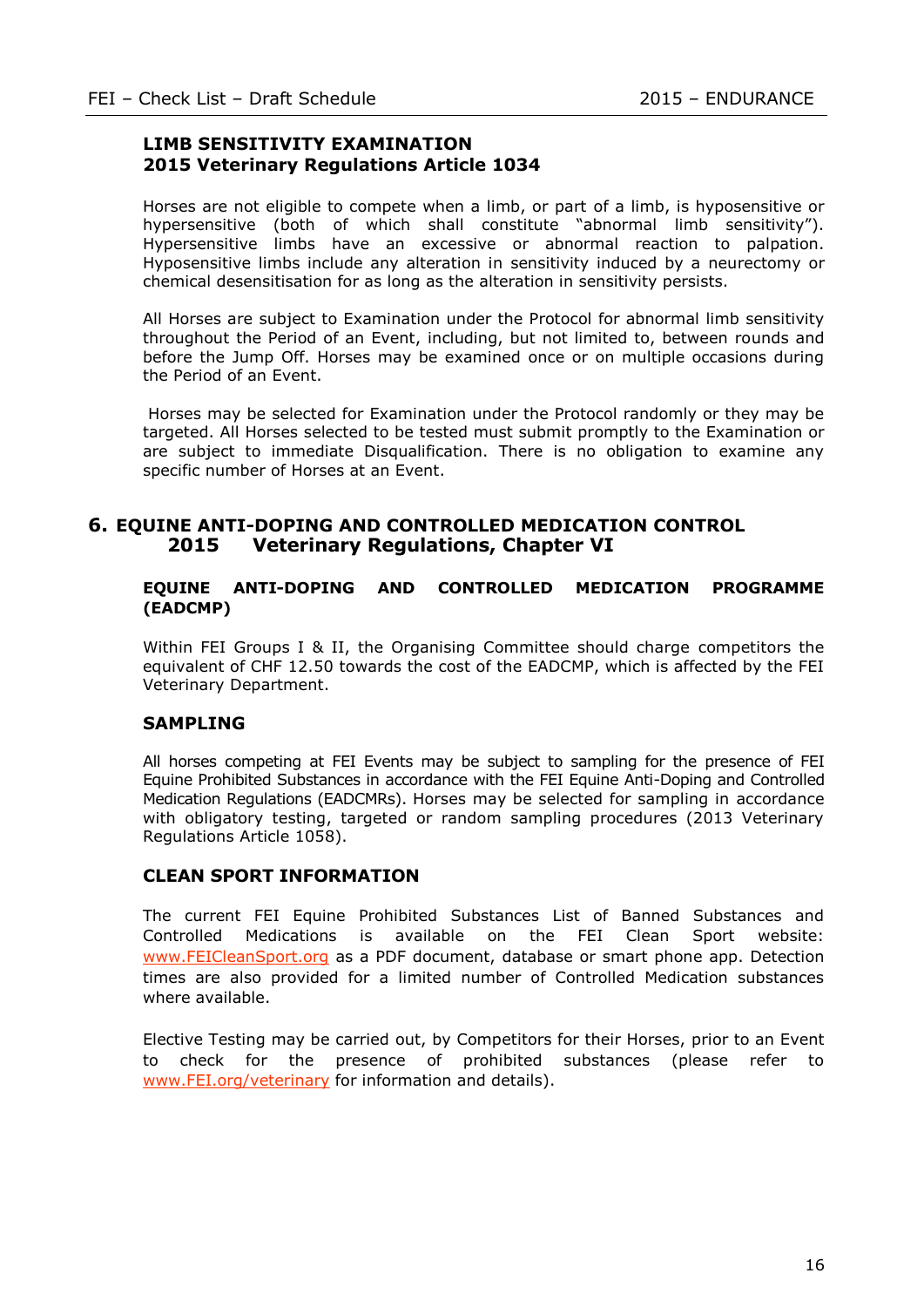## **FEI LABORATORY FOR SAMPLE ANALYSIS**

#### **GROUPS I & II ONLY – FEI CENTRAL LABORATORY**

Under Veterinary Regulations Chapter VI, Article 1057, all samples collected in Groups I and II, must be analysed by the:

#### **FEI Central Laboratory LGC Limited Quotient Bio Analytical Sciences and HFL Sport Science Newmarket Road Fordham, Cambridgeshire CB7 5WW**.

Samples collected outside of FEI Groups 1 and 2 may be analysed at an alternative FEI Approved Laboratory (Vet. Regs. Art. 1064). Additional information can be found under <http://www.fei.org/fei/horse-health-and-welfare/doping-controlled-medication>

| <b>Localisation</b> | <b>Contact</b>                                                                                                                                                                                                                                      | <b>Choice</b> |
|---------------------|-----------------------------------------------------------------------------------------------------------------------------------------------------------------------------------------------------------------------------------------------------|---------------|
| World Wide          | <b>LGC Limited</b><br>Dr. Clive Pearce<br>Quotient Bio Analytical Sciences and HFL Sport Science<br>Newmarket Road Fordham<br>Cambridgeshire CB7 5 WW<br>Tel: +44 (0) 1638 720 500<br>Fax: +44 (0) 1638 724 200<br>email: Clive.Pearce@LGCGroup.com |               |

#### **Please select the FEI Approved Laboratory for your event from one of the following:**

### **FURTHER QUERIES ON THIS INFORMATION NOTE**

If you have any further questions please check: [www.fei.org/Veterinary](file://srvdcch01/san/old_windata/data/WINDATA/NOS/VEU/AppData/Local/Microsoft/Windows/Temporary%20Internet%20Files/Content.Outlook/1W63BF58/www.fei.org/Veterinary)

Please feel free to contact veterinary@fei.org for further information. Tel: +41 21 310 47 47

### **7. INJURY SURVEILLANCE 2015 Veterinary Regulations Article 1035**

Horses participating in FEI Events are subject to injury surveillance protocols; such information is essential to ensure that (i) the Horse's welfare remains paramount at all times and (ii) sound scientific reasoning is applied to the safety of all Horses and Athletes participating at Events.

Official Veterinarians are required to report on each injured horse at an event.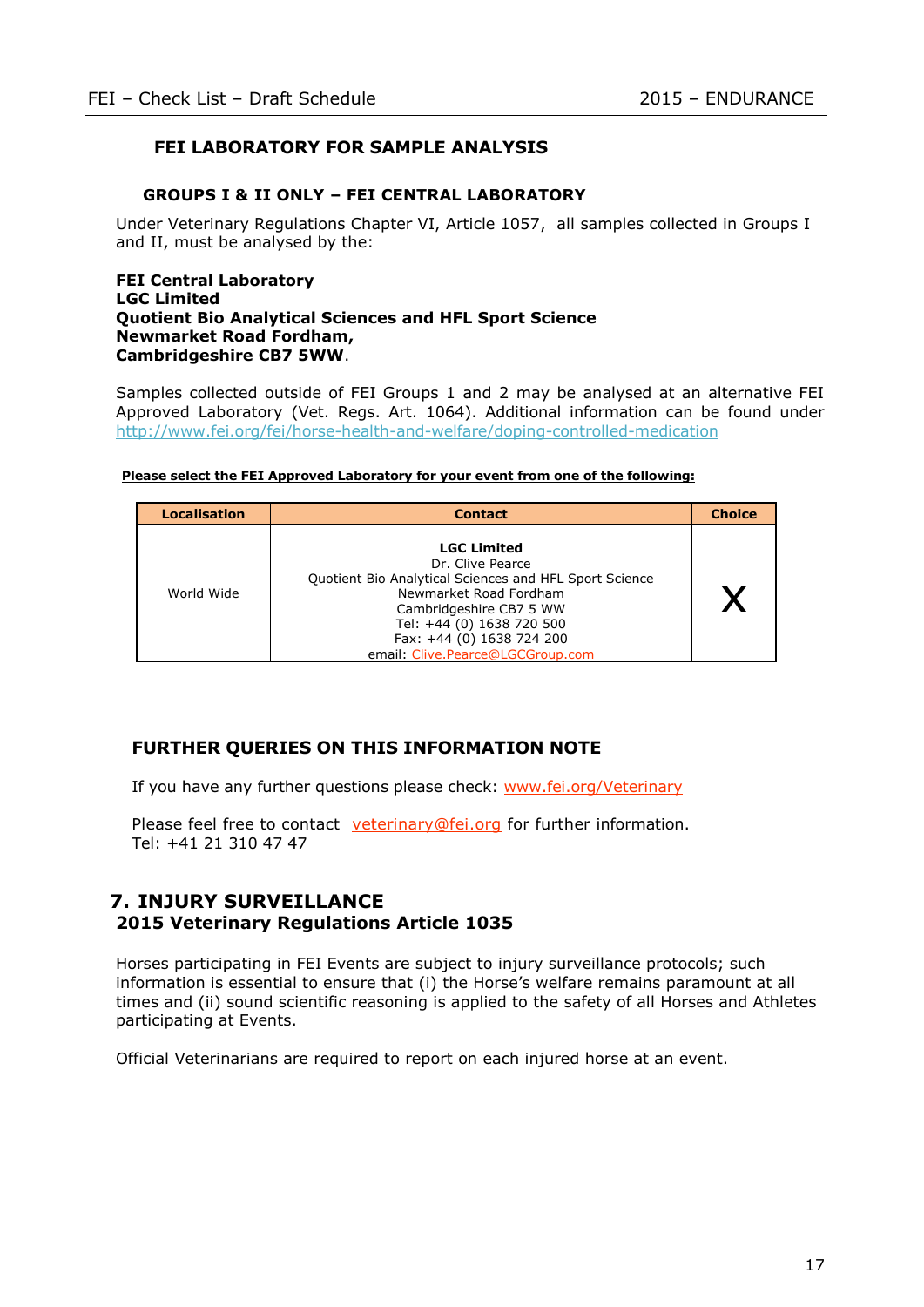# **XI. HUMAN ANTI-DOPING**

At a minimum, and pursuant to Article 22.3 of the ADRHAs, Organisers must provide the following at Events where the FEI informs the Organiser at least two (2) months before the Event that human anti-doping testing is scheduled to take place at the Event:

- 1. One (1) staff member able to act as point of contact and coordinator for the *Doping Control Officers* (*DCOs*) with the contact name and details of this staff member to be communicated to the *FEI* at least two (2) weeks prior to the starting date of the *Event.*
- 2. Human anti-doping facilities reasonably separated from public activity, consisting of:
	- one (1) private room exclusively dedicated for use by the *DCOs* with one (1) table, two (2) chairs, pens and paper and one (1) lockable fridge; and
	- a waiting room/area with a suitable number of chairs as well as an appropriate amount of individually sealed, non-caffeinated and non alcoholic beverages, which includes a mix of natural mineral water and soft drinks ; and - one (1) private and clean bathroom/toilet, adjacent or as near as possible to the *DCO* room and waiting area.
- 3. Staff members (or volunteers) of both genders, able to act as *Chaperones*. The number of *Chaperones* available to the *OC* must be communicated to the *FEI* as early as possible following receipt by the *OC* of the *Testing* plan for the *Event*. Please see the qualifications for Chaperones in the ADRHAs.

Additional information on Human Anti-Doping can be found under: <http://www.fei.org/fei/cleansport/ad-athletes>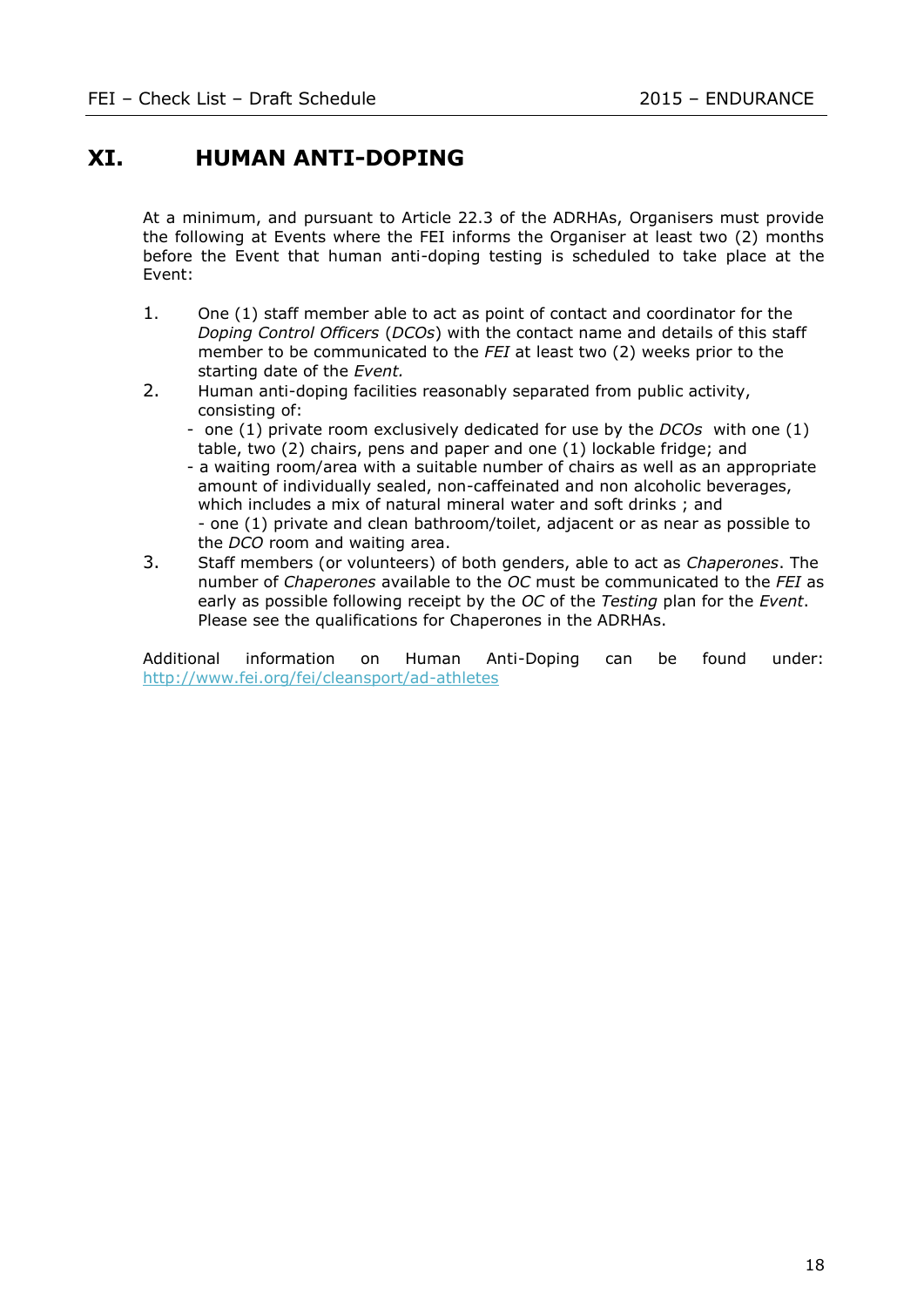# **XII. COMPETITIONS**

# **PRIZE MONEY**

#### **DEDUCTIONS FROM PRIZE MONEY AT COMPETITIONS**

**Full details of any deductions from prize money should be outlined in the schedule. This includes government taxes. If it is necessary for OCs to deduct such taxes, they should provide participants with an official form indicating the amount of tax deducted upon application.** 

**The tax form should be provided to the athletes upon arrival and returned to the OC prior to departing.**

**Competition:**

**Total Prize Money NIL**

**Breakdown of prize money:**

| 1 <sup>st</sup> | 3 <sup>rd</sup> | 5 <sup>th</sup> |  |
|-----------------|-----------------|-----------------|--|
| 2 <sup>nd</sup> | 4 <sup>th</sup> | 6 <sup>th</sup> |  |

#### **IMPORTANT**

The value of the 1<sup>st</sup> prize must not exceed 1/3 of the total prize money distributed for **the competition. The minimum number of prizes offered for each competition must be allocated on the basis of one prize for every commenced four Athletes, with a minimum of five prizes. The total amount of prize money shown for each Competition in the schedule must be distributed. (Art 127, 128)**

#### **AWARDS**

An award must be given to all competitors who complete the ride. Please describe awards to be distributed.

Framed certificate of participation